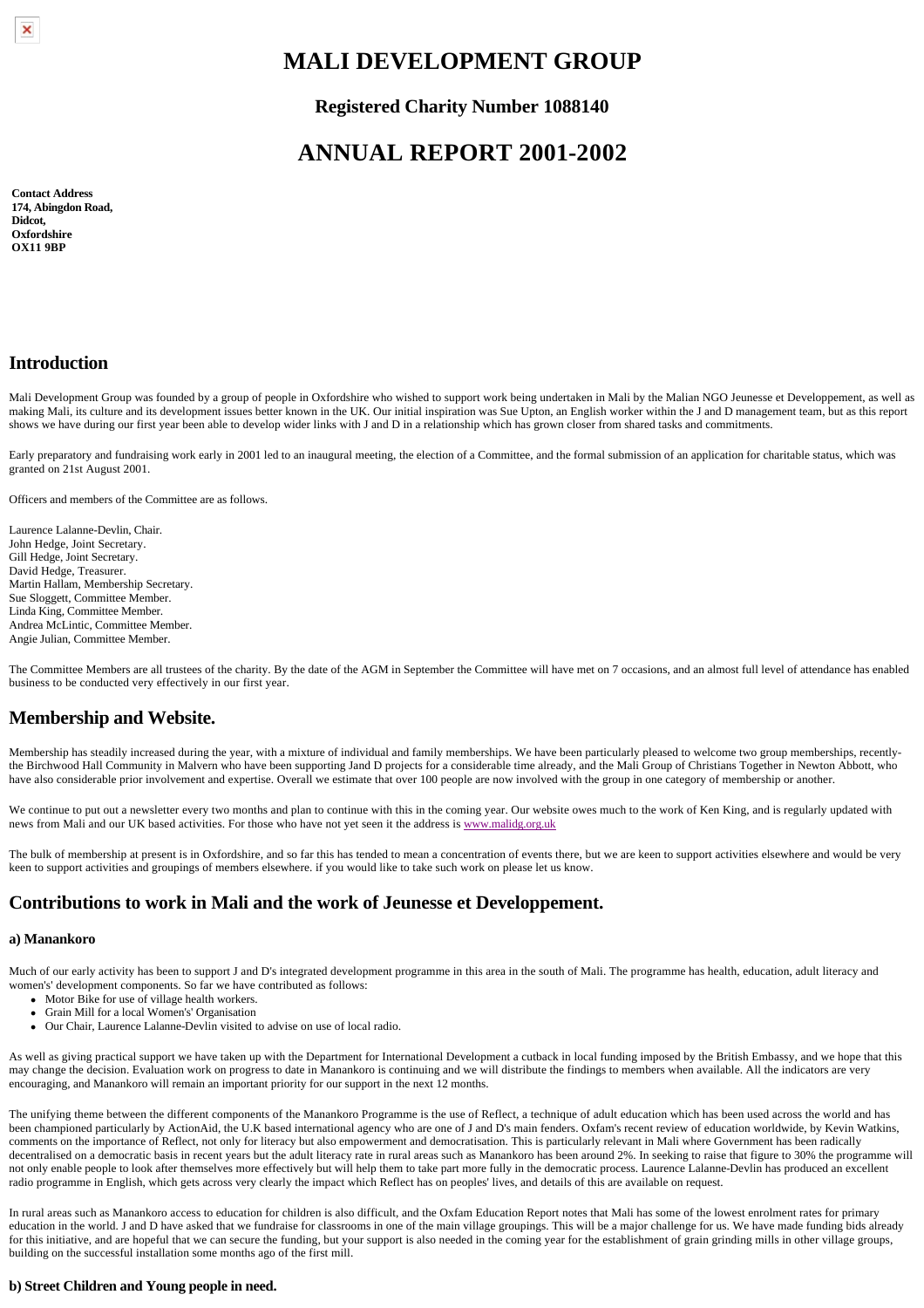J and D have played an important role in this issue, including collaboration with Oxfam in an On the Line project which set up a Conference for West African street children. As a result of this unique event the Bamako Declaration was produced - a statement of the rights and needs of street children.

One of the important needs raised was the necessity of support and training for young people who wished to establish their own employment. J and D are now implementing this proposal in Bamako.

MDG's work in this area over the last year has been as follows:

- We have made an initial contribution of £1,500 to the employment project, and this will be used in a number of individual cases. Progress will be monitored and information will be given in the regular newsletters.
- In conjunction with J and D we ran an art programme with three Malian agencies caring for children in need, including street children, young handicapped people, and inmates of Bolle, a young peoples' Detention Centre. We had a very good response and have been able to use the contributions both in exhibitions and in our permanent display boards. We chose four of the designs for greetings cards which have now been on sale for some time, and are going well. Profits from these sales go to J and D for distribution to the three agencies concerned. The cards are available in Mali, and have been very well received there.

In the coming year we will continue to support both these activities.

#### **c) Visit of Mahmadou Kone, Director of Jeunesse et Developpement.**

Mahmadou Kone, universally known as Kone came to England for 3 months in the Spring of 2002 to undertake an English Course at Regents College, Oxford. J and D had identified this as an important capacity building exercise, and MDG funded Kone's living costs during his stay. The course went very well, and Kone also attended a number of MDG events. He also met with other J and D partners, including ActionAid; with Oxfam, and with the Oxford West M.P. Dr. Evan Harris. Our Chair, Laurence Lalanne-Devlin went with Kone to a meeting with senior officials at the Department for International Development- the first direct contact either for MDG or J and D. Kone's commitment and diplomacy enabled him to make a real impact on all these visits.

The other major result of Kone's visit has been the deepening of our working relationship with Jeunesse et Developpement. It is planned to take this further forward in our planned group visit early in 2003.

#### **d) Work in hand.**

Other initiatives which MDG is exploring in collaboration with J and D are as follows:

- Provision of Computers for J and D. We have identified sources of second hand computers, and are currently considering how best to transport them to Bamako.
- We are making application to a UK charity which reconditions Land Rovers and similar vehicles, as J and D need to have another vehicle.
- Planning work is underway to develop an educational linking project between schools in Mali and a group of schools in the U.K.

Development of these initiatives will be reported in the regular Newsletters.

### **Information sharing, campaign work and links with other organisations.**

#### **a) Information sharing.**

The main activities to date have been as follows:

- Development of the MDG website
- Production of Information Leaflets
- <sup>l</sup> Development of a Mobile Display which has been used at a variety of fundraising and other venues.
- Participation in the Oxford Africa Week exhibition.
- Information stand at the Mali Music Concert at the Barbican in March 2002.
- Provision of information to schools in South Oxfordshire for education projects.
- <sup>l</sup> A display at the Thames Valley Probation Area Headquarters in association with the launch of their link with MDG

A number of members have participated in these activities but particular credit is due to Andrea McLintic for her graphic design work throughout the year and to Ken King for his work on the website. We are also grateful to Thames Valley Probation Area for their generous loan of portable display boards.

### **b) Campaign Work.**

Our main campaign work has been to link with the Jubilee Debt Campaign, through its South Oxfordshire Branch. As part of this work we have written to Oxfordshire M.Ps about debt relief, and also made them aware of the specific situation in Mali.

As one of the Heavily Indebted Poor Countries Initiative (HIPIC) nations Mali has been one of the countries which emerged from the HIPIC process still spending more on debt servicing than on health care and education combined. This shocking position is not likely to be altered in a major way by the disappointing recent G8 decisions. The British Government spends very little of its development funding in Mali, and argues that much of its budget is expended through the European Union with limited control over destination. J and D have themselves experienced a cut in their limited Manankoro funding for the current year, mainly because of excessive pressure on a very small Mali-wide fund.

We have taken this issue up on their behalf with DOD but sustained work needs to be done in arguing for more funding for Mali from the UK. Similarly we need to continue our support for the Debt Relief Campaign, and our colleagues in the Mali group of Churches Together in Newton Abbott have a good deal to teach us about both the campaign and how these issues impact on Mali.

#### **c) Links with other Organisations.**

Over our first year of operation we have been building links with several other organisations. Clearly for a new organisation collaborating with others and learning from more established organisations makes sense. The main links are as follows.

#### **• ActionAid**

As an established supporter of J and D and a major international agency ActionAid, through David Archer and the International Education Department, has been extremely supportive during our first year, giving advice on funding applications, and making a great deal of information available. ActionAid has now, with J and D's support, also begun to channel its funding for J and D through MDG. There have been many contacts during the last year, including our chair's participation in a Reflect training workshop. Our hope is that this three way collaborative approach between two small partners, J and D and MDG, and a large international agency can be to everybody's advantage. Consolidating this working relationship over the next year will be an important priority for us.

#### **• Ecoliers du Monde**

ActionAid has a sister organisation in France, originally known as Aide Action, and now named Ecoliers du Monde. This is an international organisation campaigning on educational issues and is based in Paris. At the suggestion of David Archer our Chair, Laurence Lalanne-Devlin has established contact with Ecoliers du Monde and in the coming months we look forward to exploring the possibilities for productive links.

#### **• Oxfam**